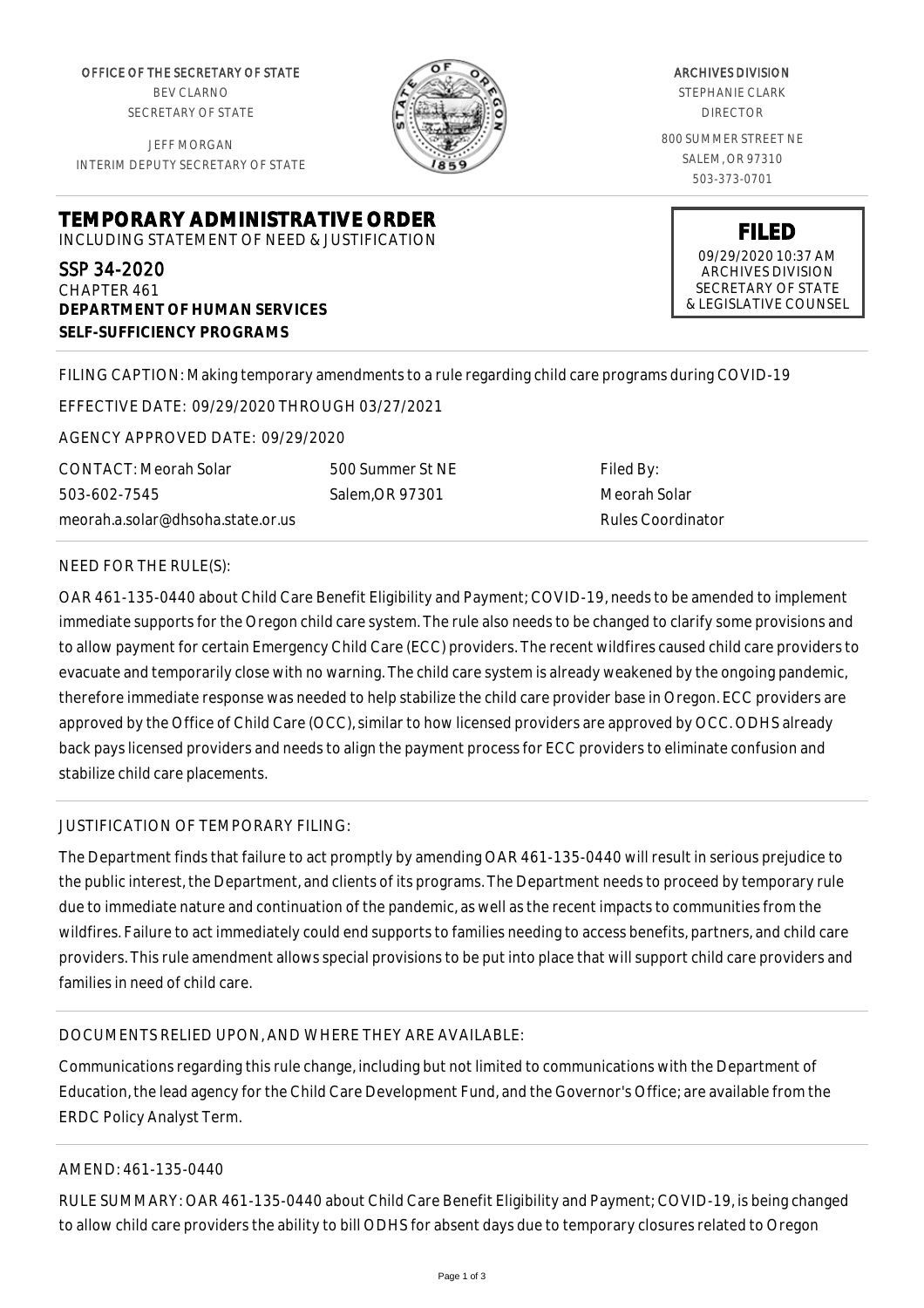wildfires, to clarify other temporary closure billings must be COVID-19 related, and to allow back payment of providers to the date they are approved as Emergency Child Care (ECC) through the Office of Child Care (OCC).

CHANGES TO RULE:

461-135-0440

Child Care Benefit Eligibility and Payment; COVID-19

The provisions in this rule apply to child care benefits and requirements for child care providers in the ERDC and TANF programs.¶

(1) The Department suspends the following rules or rule sections regarding the ERDC or TANF programs:¶

(a) OAR 461-155-0150(5), (5)(c), (5)(e) through (5)(h), (12) through (14);¶

(b) OAR 461-160-0040(4);¶

(c) OAR 461-160-0193(2);¶

(d) OAR 461-160-0300(2), (3)(b);¶

(e) OAR 461-135-0405(2); and¶

(f) OAR 461-155-0150(3), (3)(g).¶

(2) The Department amends the following rule sections regarding the ERDC or TANF programs as provided in this rule:¶

(a) OAR  $461 - 165 - 0160(2)(f)$ ,  $\P$ 

(b) OAR 461-165-0180(13)(a)(A), and¶

(bc) OAR 461-170-0160(1), (2), (3).¶

(3) The ERDC monthly countable income (see OAR 461-001-0000) standard is the 250 percent FPL or 85 percent state median income (SMI), whichever is higher, described under OAR 461-155-0180. To be eligible, the countable income of the need group (see OAR 461-110-0630) must be less than:¶

(a) The standard listed for the number of individuals in the need group for groups of eight or fewer.¶

- (b) The standard listed for eight individuals in the need group for groups of more than eight individuals.¶
- (4) The monthly copay is \$0 beginning the month of March 2020, for the entirety of the certification period (see

OAR 461-001-0000), for cases whose certification period begins on or before October 31, 2020.¶

(5) The Department shall pay for:¶

(a) Absent days each month the child is absent. For the purposes of this rule, absent days will be paid for up to 31 days each month if:¶

(A) The child was scheduled to be in care,¶

(B) The provider bills for the time the child was scheduled to be in care, and¶

(C) It is the provider's policy to bill all families for absent days.¶

(b) Days a child is unable to attend care due to a temporary shutdown related to COVID-19 during the COVID-19 state of emergency period initiated by Executive Order 20-03 of the Governor of Oregon.¶

(c) Days a school-age child is attending child care and participating in distance learning due to concerns, school closures, or medical reasons related to COVID-19.¶

(d) For the months of September, October, and November of 2020; days a child is unable to attend care due to a temporary shutdown related to Oregon wildfires during the COVID-19 state of emergency period initiated by Executive Order 20-03 of the Governor of Oregon; if the location at which care is provided was in an:¶

(A) Evacuation Level 1, 2, or 3 area; or¶

(B) Area with an Air Quality Index of 101 or higher.¶

(6) In addition to provisions in OAR 461-170-0160, an individual may apply for ERDC benefits using the Department approved "telephonic application" (see section (7) of this rule) and "narrated telephonic signature" (see section (8) of this rule) processes. An individual submitting a telephonic application must submit the application with a narrated telephonic signature.¶

(7) A telephonic application is accepted when the following requirements are met: ¶

(a) All ERDC program related questions on the application are answered.¶

(b) All information necessary to determine eligibility (see OAR 461-001-0000) and benefit amount is provided for